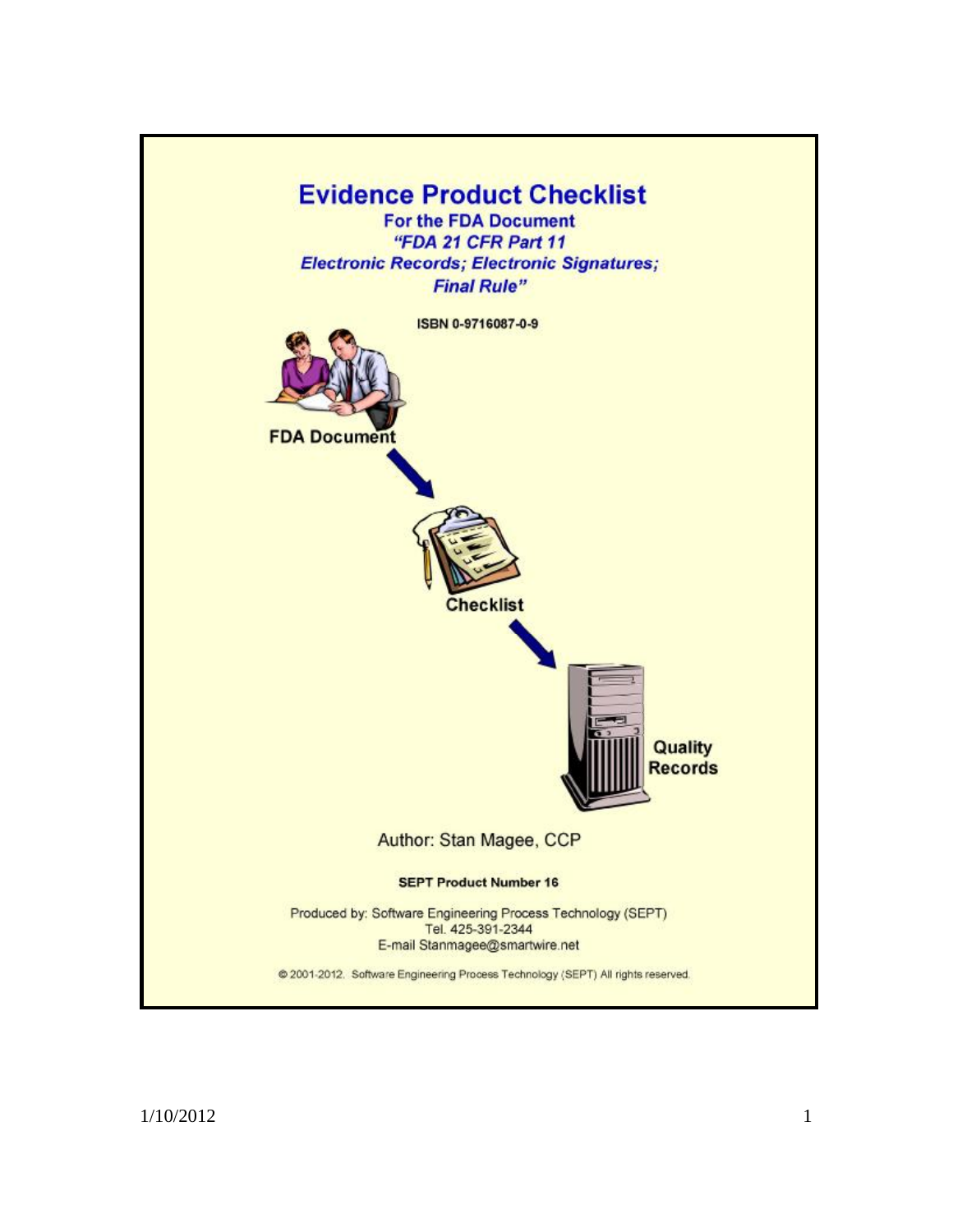# **EVIDENCE PRODUCT CHECKLIST For the FDA Document**

# *"FDA 21 CFR Part 11 Electronic Records; Electronic Signatures; Final Rule"*

ISBN 0-9716087-0-9

Author: Stan Magee, CCP

**SEPT Product 16**  Produced by Software Engineering Process Technology (SEPT) 2725 NW Pine Cone Drive Issaquah, WA. 98027 Tel. 425-391-2344 E-mail: [Stanmagee@smartwire.net](mailto:Stanmagee@smartwire.net)

©2001 Software Engineering Process Technology (SEPT) All rights reserved.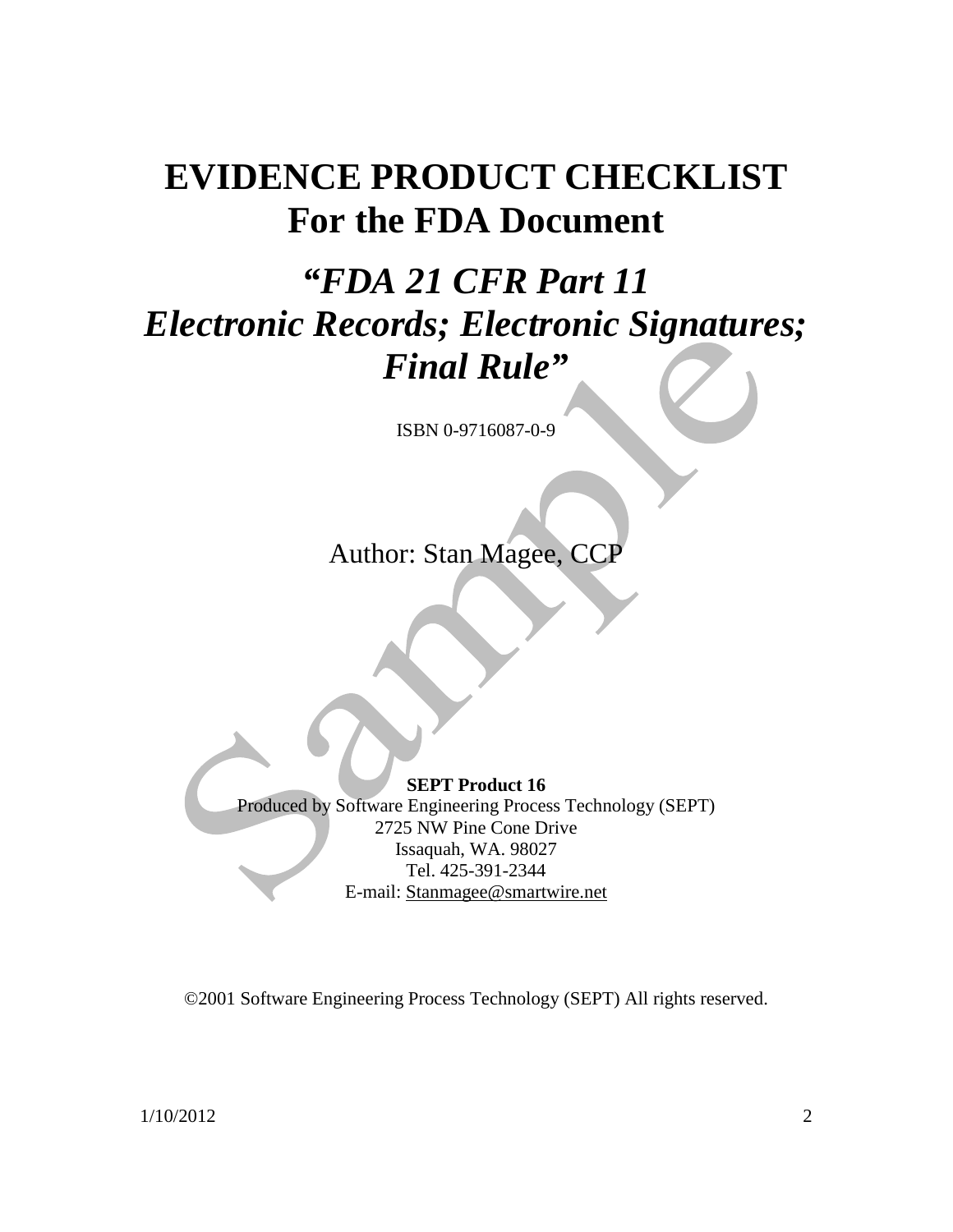## **FDA 21 CFR Part 11 Electronic Records; Electronic Signatures; Final Rule EVIDENCE PRODUCT CHECKLIST**

#### **Introduction**

The process of defining what is necessary for compliance with a document such as "FDA 21 CFR Part 11 Electronic Records; Electronic Signatures; Final Rule" is sometimes confusing and laborious because the directions contained in the document may be unclear or ambiguous. To aid in determining what is actually "required" by the document in the way of physical evidence of compliance, the experts at SEPT have produced this checklist. This checklist is constructed around a classification scheme of physical evidence comprised of policies, procedures, plans, records, documents, audits, and reviews. SEPT has carefully reviewed this FDA document and defined the physical evidence required based upon this classification scheme. SEPT has conducted a second review of the complete list to ensure that the document's producers did not leave out a physical piece of evidence that a "reasonable person" would expect to find. It could certainly be argued that if the document did not call it out then it is not required; however if this document were used by an enterprise to improve its software process, then it would make sense to recognize missing documents. Therefore, there are documents specified in this checklist, though not specifically called out, which are implied by "FDA 21 CFR Part 11 Electronic Records; Electronic Signatures; Final Rule". These implied documents are designated by an asterisk (\*) throughout this checklist. If a document is called out more than one time, only the first reference is stipulated.

There are occasional situations in which a procedure or document is not necessarily separate and could be contained within another document. For example, the Software Detail Specification Document could be a subset of Software Design Specification. SEPT has called out these individual items separately to ensure that the organization does not overlook any facet of physical evidence. If the organization does not require a separate document, and an item can be a subset of another document or record, then this fact should be denoted in the detail section of the checklist for that item. This should be done in the form of a statement reflecting that the information for this document may be found in section XX of Document XYZ. If the organizational requirements do not call for this physical evidence for a particular project, this should also be denoted with a statement reflecting that this physical evidence is not required and why. The reasons for the evidence not being required should be clearly presented in this statement. Further details on this step are provided in the in the Detail Steps section of the introduction. The size of these documents could vary from paragraphs to volumes depending upon the size and complexity of the software project or business requirements.

This checklist is focused solely on "FDA 21 CFR Part 11 Electronic Records; Electronic Signatures; Final Rule". It does not cover the requirements for any other standard unless so stated.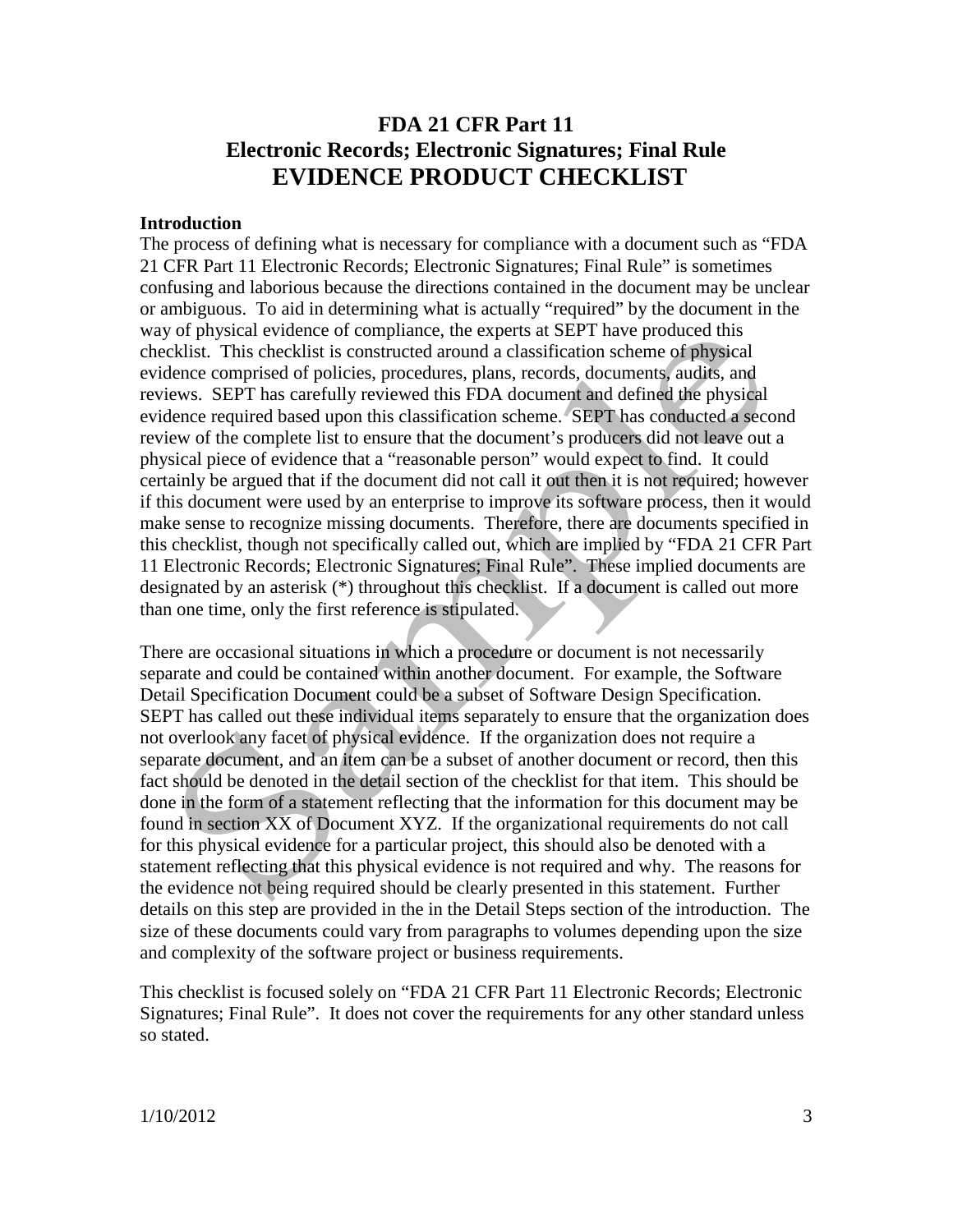## **FDA Document Checklist for Electronic Records and Electronic Signatures**

This checklist was prepared by analyzing each clause of this document for the key words that signify a:

- Policy
- Procedure
- Plan
- Records
- Document
- Audit
- Review

This checklist specifies evidence that is unique to the process necessary for electronic records and electronic signatures. After reviewing the completed document, the second review was conducted from a common sense "reasonable man" approach. If a document or other piece of evidence appeared to be required, but was not called out in the document, then it is added with an asterisk **(\*)** after its notation in the checklist. The information was transferred into checklist tables, based on the type of product or evidence.

#### **Using the Checklist**

When a company is planning to use this document to ensure their compliance to FDA 21 CFR Part 11, the company should review this evidence checklist. If the company's present process does not address an evidence product delineated in this document, then this question should be asked: "Is the evidence product required for the type of product or services the business is producing?" If in the view of the company the evidence is not required, the rationale should be documented and inserted in the appropriate organizational records. This rationale should pass "*the reasonable person rule*." If the evidence is required, plans should be prepared to address the missing items.

### **Detail Steps**

An enterprise should compare the proposed output of their project or organization against the checklist. In doing this, they will find one of five conditions that exist for each item listed in the checklist. The following five conditions and the actions required by these conditions are listed in the table below.

| <b>Condition</b>                             | <b>Action Required</b>           |
|----------------------------------------------|----------------------------------|
| 1. The title of the documented               | Record in checklist that the     |
| evidence specified by the checklist          | enterprise is <i>compliant</i> . |
| (document, plan, etc) <i>agrees</i> with the |                                  |
| title of the evidence being planned by       |                                  |
| the enterprise.                              |                                  |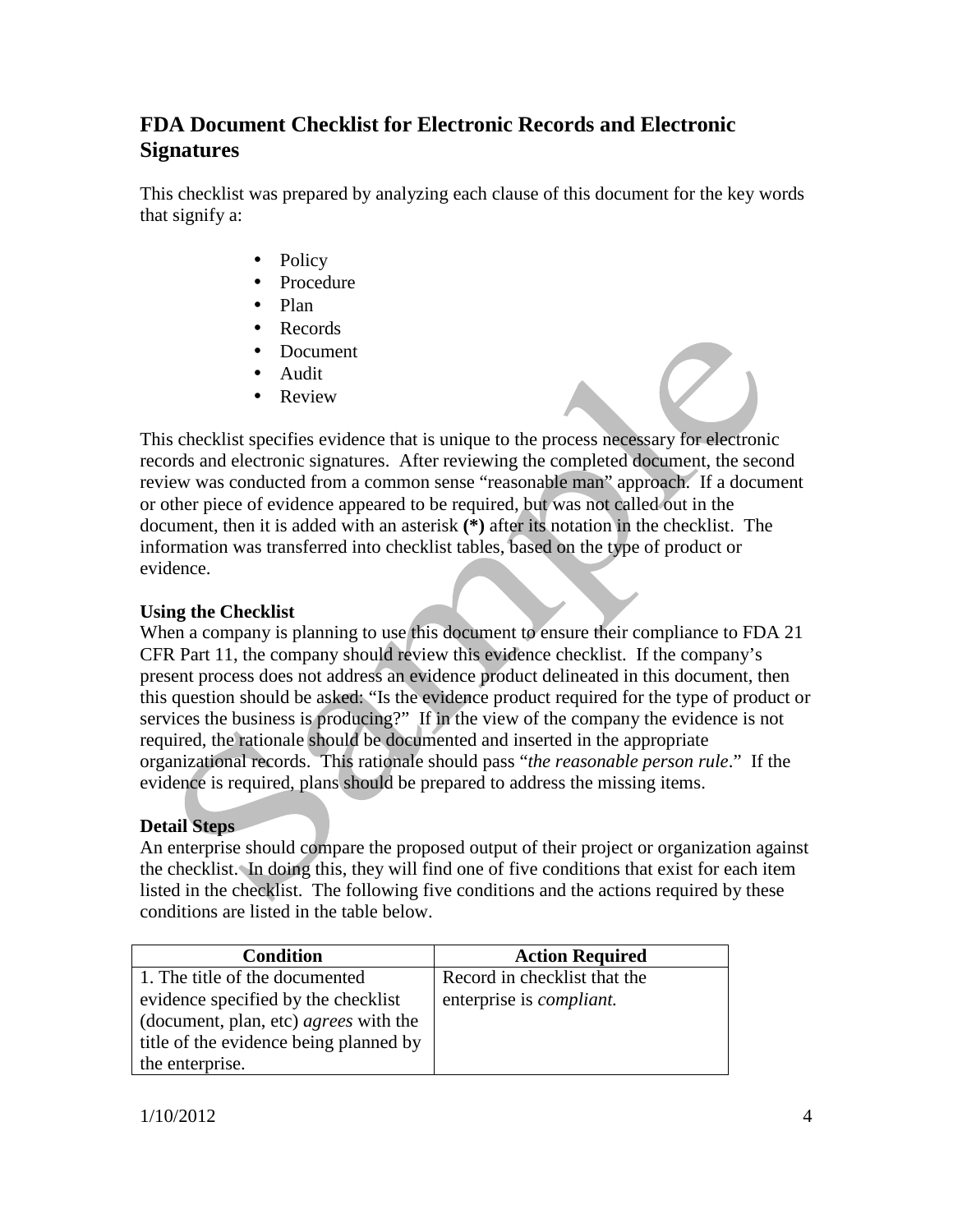| 2. The title of the documented             | Record in the checklist the evidence      |  |  |  |  |
|--------------------------------------------|-------------------------------------------|--|--|--|--|
| evidence specified by the checklist        | title the enterprise uses and record      |  |  |  |  |
| (document, etc) <i>disagrees</i> with the  | that the enterprise is compliant, and     |  |  |  |  |
| title of the evidence planned by the       | the evidence is the <i>same</i> although  |  |  |  |  |
| enterprise but the content is the same.    | the title is different.                   |  |  |  |  |
| 3. The title of the documented             | Record in the checklist the title of      |  |  |  |  |
| evidence specified by the checklist        | the evidence (document, etc) where        |  |  |  |  |
| (document, etc) is <i>combined</i> with    | this information is <i>contained</i> .    |  |  |  |  |
| another piece of evidence.                 |                                           |  |  |  |  |
| 4. The title of the documented             | Record in the checklist that the          |  |  |  |  |
| evidence specified by the checklist        | evidence is <i>not</i> required and the   |  |  |  |  |
| (document, etc) is not planned by the      | rationale for this decision.              |  |  |  |  |
| enterprise because it is not required.     |                                           |  |  |  |  |
| 5. The title of the documented             | Record in the checklist when this         |  |  |  |  |
| evidence called out by the checklist       | evidence will be <i>planned</i> and       |  |  |  |  |
| (document, etc) is not planned by the      | reference a <i>plan</i> for accomplishing |  |  |  |  |
| enterprise and <i>should be</i> planned by | the task.                                 |  |  |  |  |
| it.                                        |                                           |  |  |  |  |

#### **Components of the Checklist**

This checklist is composed of 8 sections:

- Section 1. Introduction
- Section 2. Composites of all required and suggested "FDA 21 CFR Part 11 Electronic Records and Electronic Signatures; Final Rule" evidence products.
- Sections 3-7. Individual checklists for each evidence type.
- Section 8. "About the Author"

#### **Product Support**

All reasonable questions concerning this checklist or its use will be addressed free of charge for 60 days from time of purchase, up to a maximum of 4 hours consultation time.

#### **Author's Qualifications**

Stan Magee is president of Software Engineering Process Technology Company, a firm specializing in the implementation of software process technology for U.S. and international corporations and organizations.

Mr. Magee is convener of WG 7 (Life Cycle Management) for ISO/IEC JTC1 SC 7 (Software and Systems Engineering) standards group. He has been a U.S. delegate to the International Plenary meetings since 1986. In 1995 he was elected to the IEEE Computer Society Golden Core of 500 people who have significantly served the IEEE Society in standards development over its 50 year history.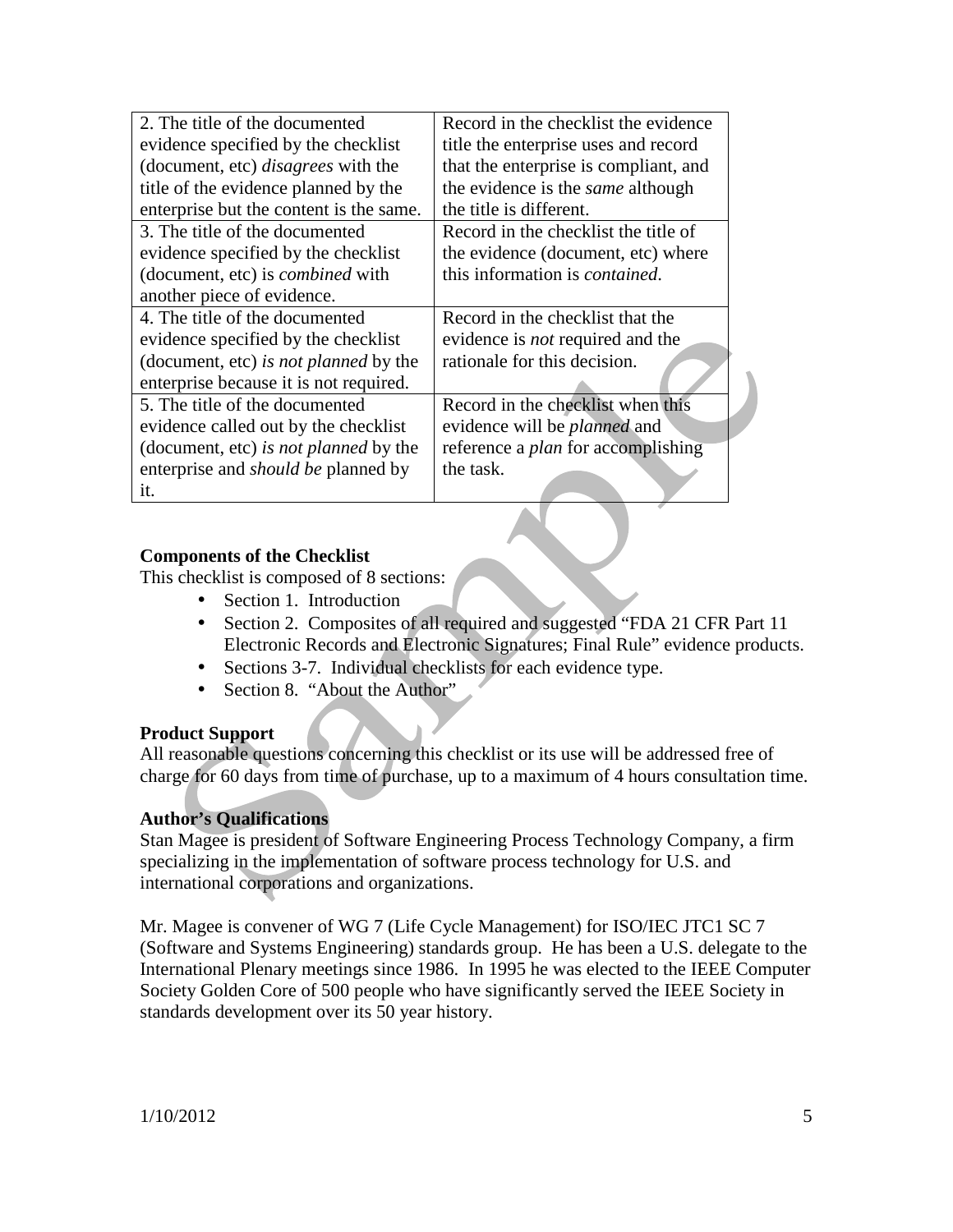Mr. Magee is co-author of the books, *Guide to Software Engineering Standards and Specification Documents,* Artech House Publishers, 1997, ISBN 0-89006-919-0 and *Guide to Standards and Specification Documents for Designing Web Software,* Artech House Publishers, 1998, ISBN 0-89006-819-4*.* In 1997 Mr. Magee was part of a "People to People" quality mission to China and lectured at Shanghai University on software quality standards. He gives seminars on meeting the requirements of international software standards for medical device firms. Mr. Magee has over 35 years experience in the software field and is considered an expert in the area of software life cycle methodology. He is active on many governmental, educational and professional boards, and holds BS from the School of Engineering from Oregon State University and an MBA in International Business from the University of Puget Sound.

#### **Warranties and Liability**

Software Engineering Process Technology (SEPT) makes no warranties implied or stated with respect to this checklist, and it is provided on an "*as is"* basis. SEPT will have no liability for any indirect, incidental, special or consequential damages or any loss of revenue or profits arising under, or with respect to the use of this document.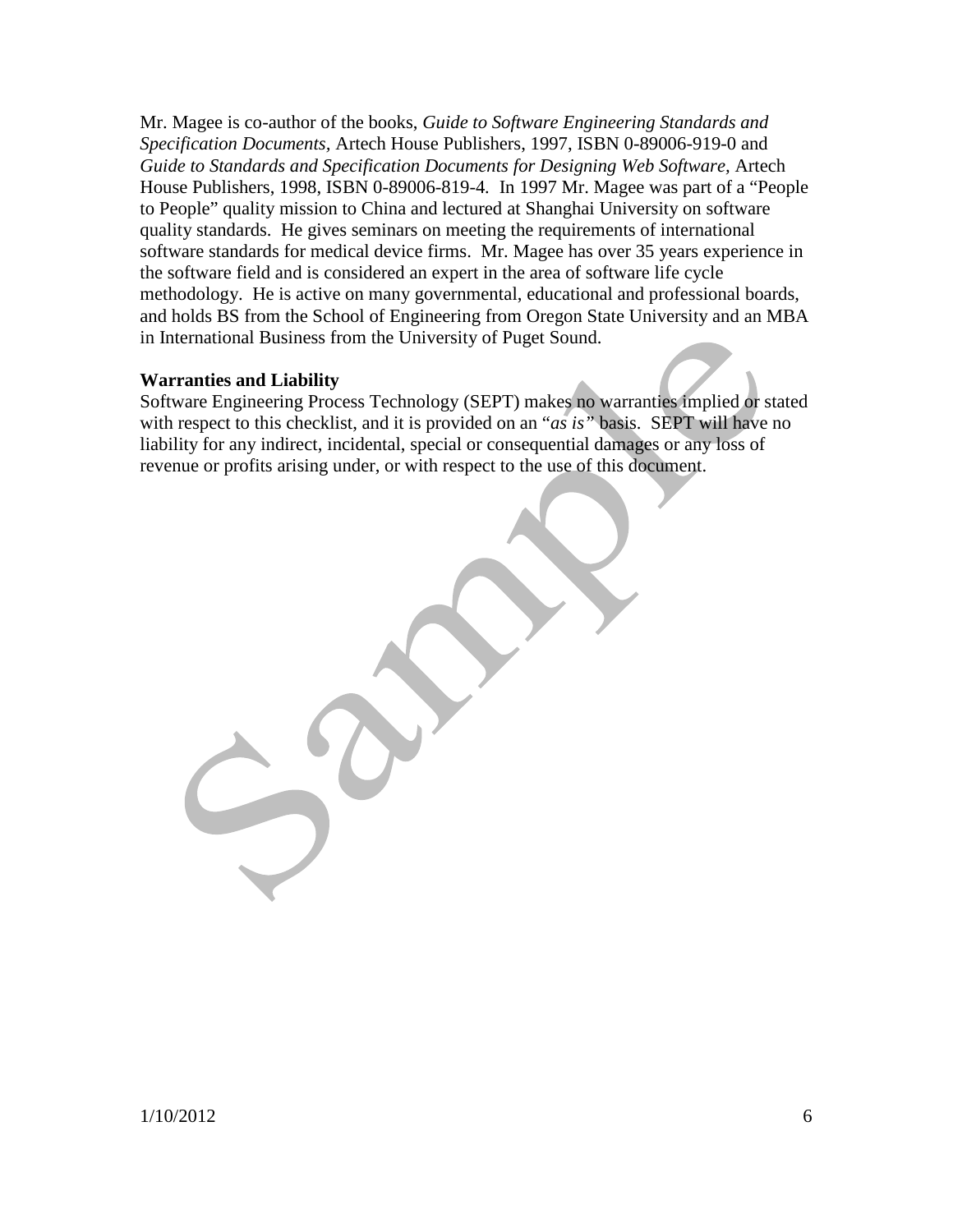| FDA 21 CFR Part 11                   | <b>POLICY</b>                                                                                                                                                                                                                                                                                                                                      | <b>PLANS</b>                                                                                                                                                                                                                        | <b>RECORDS</b>                                                                                                                                                                                                                       | <b>DOCUMENTS</b>                                                                                   | <b>AUDITS</b> and                                                                                                                                                                                                                                                                                                                                 |
|--------------------------------------|----------------------------------------------------------------------------------------------------------------------------------------------------------------------------------------------------------------------------------------------------------------------------------------------------------------------------------------------------|-------------------------------------------------------------------------------------------------------------------------------------------------------------------------------------------------------------------------------------|--------------------------------------------------------------------------------------------------------------------------------------------------------------------------------------------------------------------------------------|----------------------------------------------------------------------------------------------------|---------------------------------------------------------------------------------------------------------------------------------------------------------------------------------------------------------------------------------------------------------------------------------------------------------------------------------------------------|
| <b>Electronic Records and</b>        | and                                                                                                                                                                                                                                                                                                                                                |                                                                                                                                                                                                                                     |                                                                                                                                                                                                                                      |                                                                                                    | <b>REVIEWS</b>                                                                                                                                                                                                                                                                                                                                    |
| <b>Electronic Signatures; Final</b>  | <b>PROCEDURES</b>                                                                                                                                                                                                                                                                                                                                  |                                                                                                                                                                                                                                     |                                                                                                                                                                                                                                      |                                                                                                    |                                                                                                                                                                                                                                                                                                                                                   |
| <b>Rule</b>                          |                                                                                                                                                                                                                                                                                                                                                    |                                                                                                                                                                                                                                     |                                                                                                                                                                                                                                      |                                                                                                    |                                                                                                                                                                                                                                                                                                                                                   |
| 11.0 General Provisions              |                                                                                                                                                                                                                                                                                                                                                    |                                                                                                                                                                                                                                     |                                                                                                                                                                                                                                      |                                                                                                    |                                                                                                                                                                                                                                                                                                                                                   |
| $11.1$ Scope                         |                                                                                                                                                                                                                                                                                                                                                    |                                                                                                                                                                                                                                     |                                                                                                                                                                                                                                      |                                                                                                    |                                                                                                                                                                                                                                                                                                                                                   |
| 11.2 Implementation                  |                                                                                                                                                                                                                                                                                                                                                    |                                                                                                                                                                                                                                     |                                                                                                                                                                                                                                      |                                                                                                    |                                                                                                                                                                                                                                                                                                                                                   |
| 11.3 Definitions                     |                                                                                                                                                                                                                                                                                                                                                    |                                                                                                                                                                                                                                     |                                                                                                                                                                                                                                      |                                                                                                    |                                                                                                                                                                                                                                                                                                                                                   |
| 11.10 Controls for Closed Systems  . | Creation,<br>Maintenance<br>and Deletion of<br>Electronic<br>Records in a<br><b>Closed System</b><br>Procedure<br><b>Electronic</b><br><b>Record</b><br><b>Keeping and</b><br><b>Electronic</b><br><b>Signatures</b><br><b>Policy</b><br>Electronic<br>Record<br>Keeping and<br>Electronic<br><b>Signatures</b><br><b>System Change</b><br>Control | Electronic<br>$\bullet$<br>Record<br>Keeping and<br>Electronic<br><b>Signatures</b><br><b>Training Plan</b><br>Electronic<br>I۰<br>Records and<br>Signatures<br>Validation and $\vert \bullet \vert$<br>Test Plan<br>Security Plan* | <b>Audit Trail</b><br>$\bullet$<br>Records<br>Electronic<br>Record<br>Keeping and<br>Electronic<br><b>Signatures</b><br>Training<br>Records<br>Electronic<br>Records<br>$\bullet$<br>System<br>Validation and<br><b>Test Records</b> | Electronic<br>$\bullet$<br>Record<br>Keeping and<br>Electronic<br>Signatures<br>System<br>Document | Creation,<br>$\bullet$<br>Maintenance<br>and Deletion of<br>Electronic<br>Records in a<br><b>Closed System</b><br>Procedure<br>Review*<br>Electronic<br>$\bullet$<br>Record<br>Keeping and<br>Electronic<br>Signatures<br>Policy<br>Review*<br><b>Electronic</b><br><b>Record</b><br><b>Keeping and</b><br><b>Electronic</b><br><b>Signatures</b> |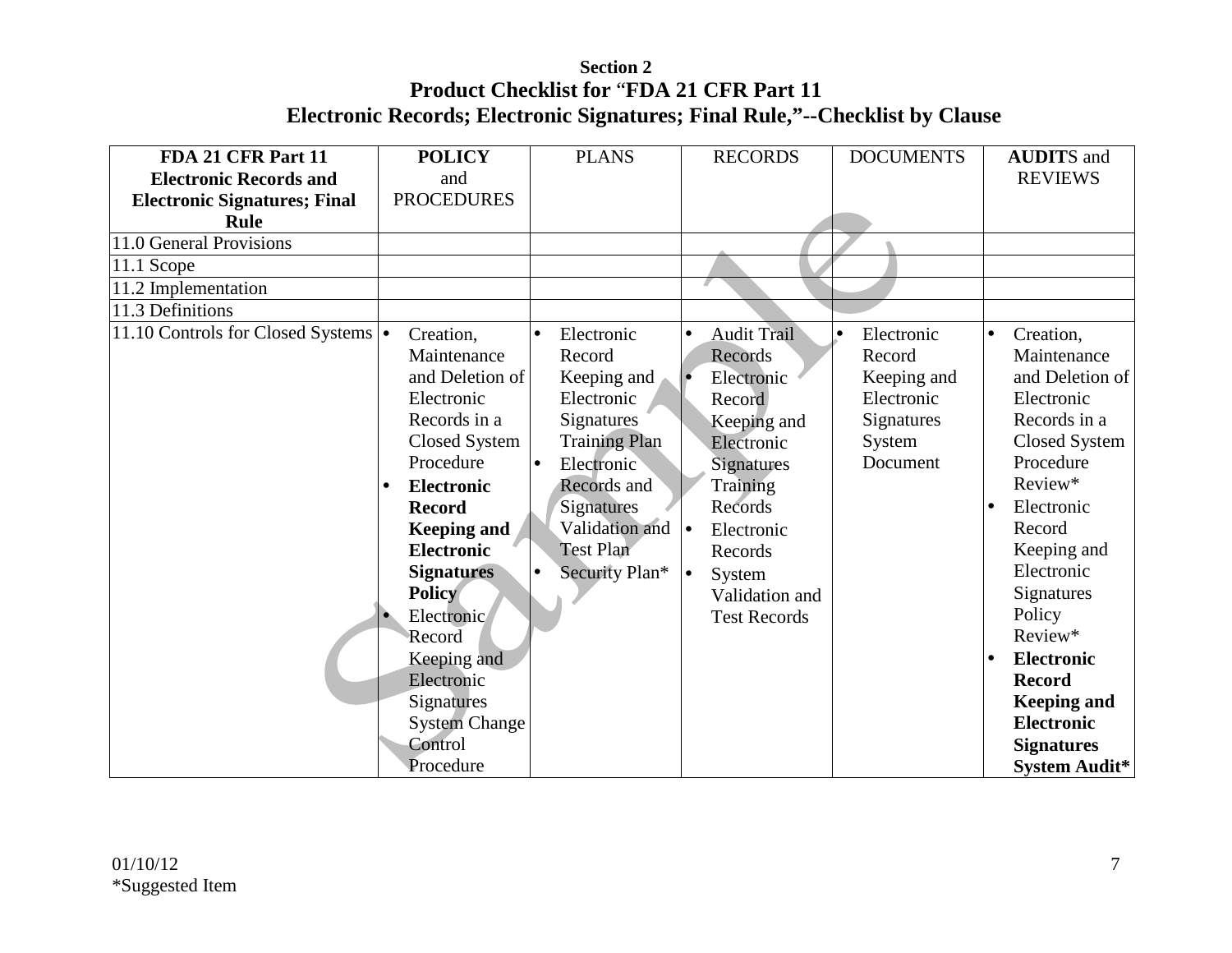| FDA 21 CFR Part 11                   | <b>POLICY</b>           | <b>PLANS</b> | <b>RECORDS</b> | <b>DOCUMENTS</b> | <b>AUDITS</b> and       |
|--------------------------------------|-------------------------|--------------|----------------|------------------|-------------------------|
| <b>Electronic Records and</b>        | and                     |              |                |                  | <b>REVIEWS</b>          |
| <b>Electronic Signatures; Final</b>  | <b>PROCEDURES</b>       |              |                |                  |                         |
| <b>Rule</b>                          |                         |              |                |                  |                         |
| 11.10 Controls for Closed Systems  . | Electronic              |              |                |                  | Electronic<br>$\bullet$ |
| (Cont. 1)                            | Record                  |              |                |                  | Record                  |
|                                      | Keeping and             |              |                |                  | Keeping and             |
|                                      | Electronic              |              |                |                  | Electronic              |
|                                      | Signatures              |              |                |                  | Signatures              |
|                                      | System                  |              |                |                  | <b>System Change</b>    |
|                                      | Document                |              |                |                  | Control                 |
|                                      | Procedure               |              |                |                  | Procedure               |
|                                      | Electronic<br>$\bullet$ |              |                |                  | Review*                 |
|                                      | Record                  |              |                |                  | Electronic<br>l.        |
|                                      | Keeping and             |              |                |                  | Record                  |
|                                      | Electronic              |              |                |                  | Keeping and             |
|                                      | Signatures              |              |                |                  | Electronic              |
|                                      | System                  |              |                |                  | Signatures              |
|                                      | Documentation           |              |                |                  | System                  |
|                                      | Change                  |              |                |                  | Document                |
|                                      | Control                 |              |                |                  | Procedure               |
|                                      | Procedure               |              |                |                  | Review*                 |
|                                      | Electronic              |              |                |                  | Electronic<br>$\bullet$ |
|                                      | Record                  |              |                |                  | Record                  |
|                                      | Keeping and             |              |                |                  | Keeping and             |
|                                      | Electronic              |              |                |                  | Electronic              |
|                                      | Signatures              |              |                |                  | Signatures              |
|                                      | Training                |              |                |                  | System                  |
|                                      | Procedure               |              |                |                  | Document                |
|                                      |                         |              |                |                  | Review*                 |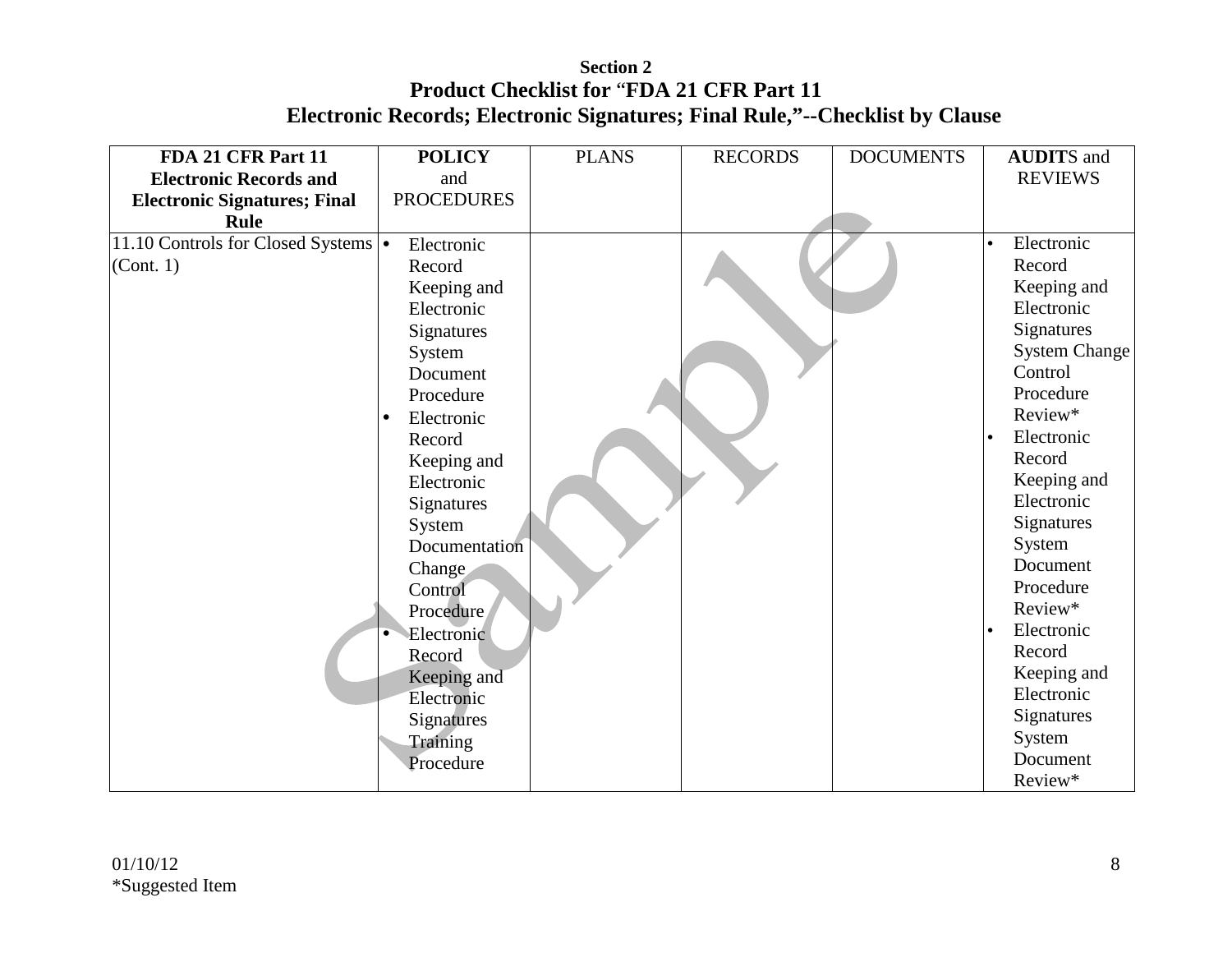| FDA 21 CFR Part 11                   | <b>POLICY</b>           | <b>PLANS</b> | <b>RECORDS</b> | <b>DOCUMENTS</b> | <b>AUDITS</b> and       |
|--------------------------------------|-------------------------|--------------|----------------|------------------|-------------------------|
| <b>Electronic Records and</b>        | and                     |              |                |                  | <b>REVIEWS</b>          |
| <b>Electronic Signatures; Final</b>  | <b>PROCEDURES</b>       |              |                |                  |                         |
| <b>Rule</b>                          |                         |              |                |                  |                         |
| 11.10 Controls for Closed Systems  . | Electronic              |              |                |                  | <b>Electronic</b>       |
| (Cont. 2)                            | Records                 |              |                |                  | <b>Record</b>           |
|                                      | System                  |              |                |                  | <b>Keeping and</b>      |
|                                      | Equipment               |              |                |                  | <b>Electronic</b>       |
|                                      | Checking and            |              |                |                  | <b>Signatures</b>       |
|                                      | Operations              |              |                |                  | <b>System</b>           |
|                                      | Procedure               |              |                |                  | <b>Documentation</b>    |
|                                      | Electronic<br>$\bullet$ |              |                |                  | Audit*                  |
|                                      | Records                 |              |                |                  | Electronic<br>$\bullet$ |
|                                      | System                  |              |                |                  | Record                  |
|                                      | Revision and            |              |                |                  | Keeping and             |
|                                      | Change                  |              |                |                  | Electronic              |
|                                      | Control                 |              |                |                  | <b>Signatures</b>       |
|                                      | Procedure               |              |                |                  | System                  |
|                                      | Electronic<br>$\bullet$ |              |                |                  | Documentation           |
|                                      | Records                 |              |                |                  | Change                  |
|                                      | System                  |              |                |                  | Control                 |
|                                      | Security                |              |                |                  | Procedure               |
|                                      | Procedure*              |              |                |                  | Review*                 |
|                                      | Records                 |              |                |                  | Electronic              |
|                                      | (Human                  |              |                |                  | Record                  |
|                                      | Readable and            |              |                |                  | Keeping and             |
|                                      | Electronic)             |              |                |                  | Electronic              |
|                                      | Copying and             |              |                |                  | Signatures              |
|                                      | Archive                 |              |                |                  | <b>Training Plan</b>    |
|                                      | Procedure               |              |                |                  | Review*                 |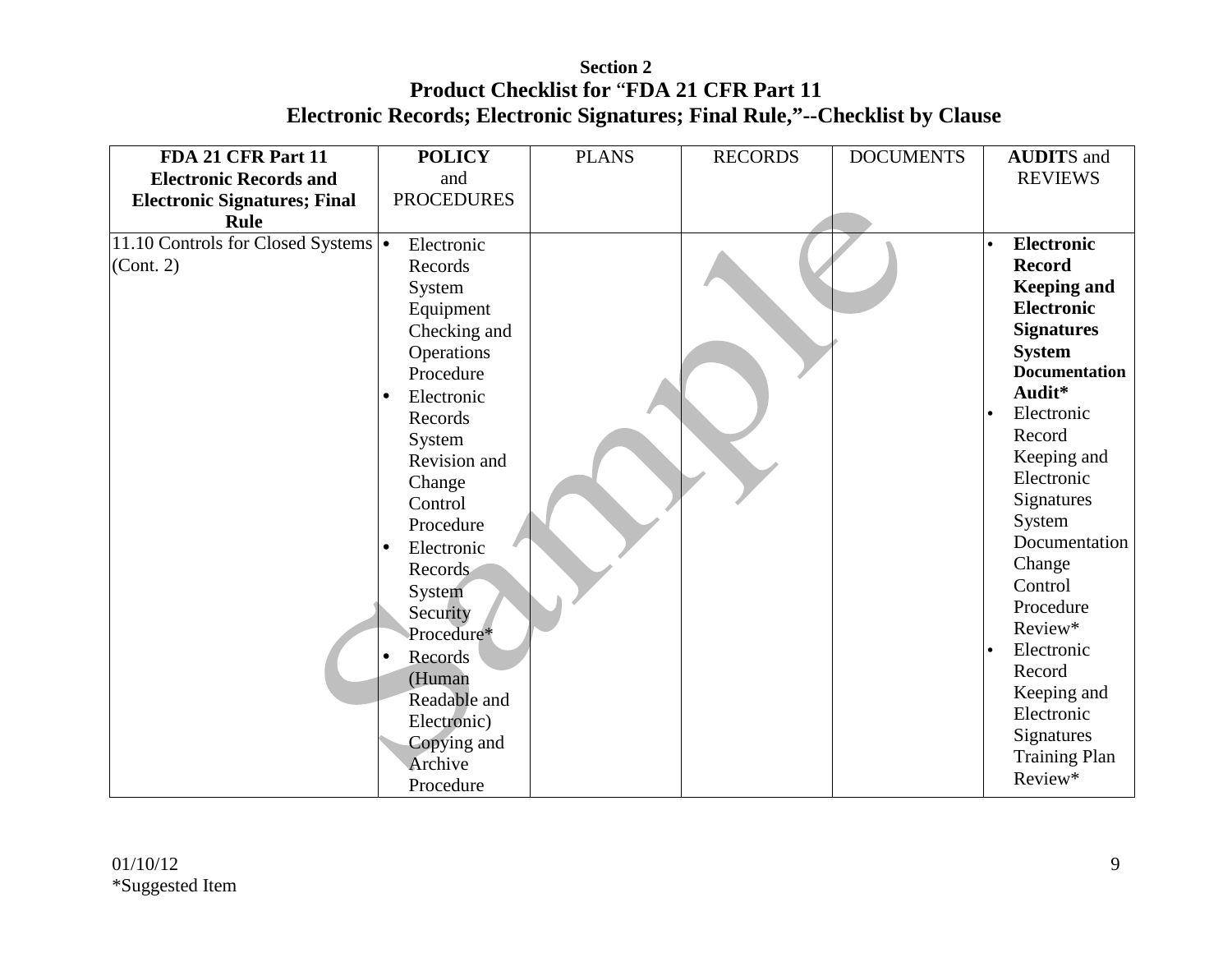| <b>Electronic Records and</b><br>and<br><b>PROCEDURES</b><br><b>Electronic Signatures; Final</b><br>Rule<br>11.10 Controls for Closed Systems<br>$\bullet$<br>(Cont. 3)<br>l o | <b>REVIEWS</b><br>Electronic<br>Record<br>Keeping and<br>Electronic                                                                                                                                                                       |
|--------------------------------------------------------------------------------------------------------------------------------------------------------------------------------|-------------------------------------------------------------------------------------------------------------------------------------------------------------------------------------------------------------------------------------------|
|                                                                                                                                                                                |                                                                                                                                                                                                                                           |
|                                                                                                                                                                                |                                                                                                                                                                                                                                           |
|                                                                                                                                                                                |                                                                                                                                                                                                                                           |
| lo.                                                                                                                                                                            | Signatures<br>Training<br>Procedure<br>Review*<br>Electronic<br>Records and<br>Signatures<br>Validation and<br>Test Plan<br>Review*<br>Electronic<br>Records<br>System<br>Equipment<br>Checking and<br>Operations<br>Procedure<br>Review* |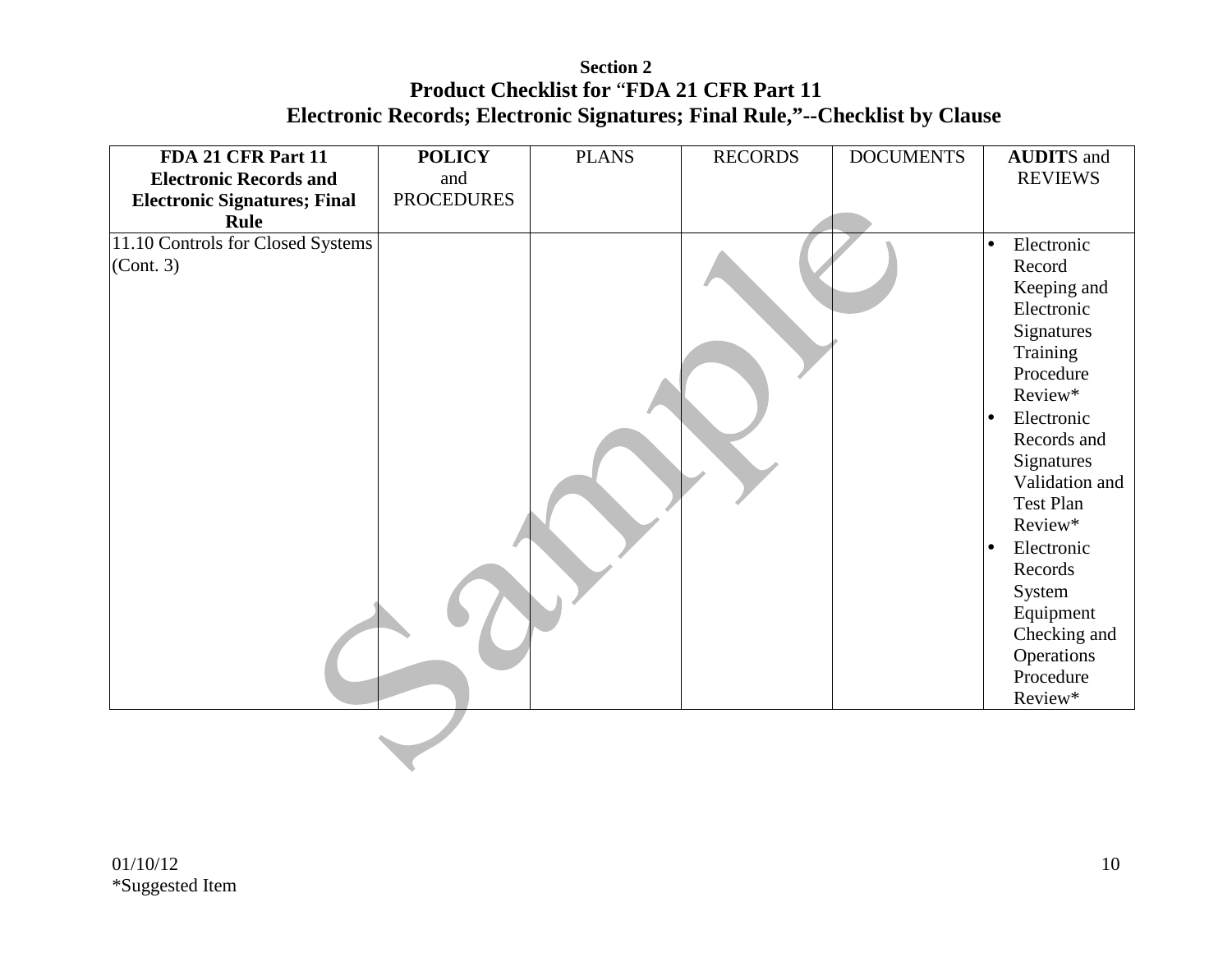| FDA 21 CFR Part 11                  | <b>POLICY</b>     | <b>PLANS</b> | <b>RECORDS</b> | <b>DOCUMENTS</b> | <b>AUDITS</b> and                 |
|-------------------------------------|-------------------|--------------|----------------|------------------|-----------------------------------|
| <b>Electronic Records and</b>       | and               |              |                |                  | <b>REVIEWS</b>                    |
| <b>Electronic Signatures; Final</b> | <b>PROCEDURES</b> |              |                |                  |                                   |
| Rule                                |                   |              |                |                  |                                   |
| 11.10 Controls for Closed Systems   |                   |              |                |                  | Electronic<br>$\bullet$           |
| (Cont. 4)                           |                   |              |                |                  | Records                           |
|                                     |                   |              |                |                  | System                            |
|                                     |                   |              |                |                  | Revision and                      |
|                                     |                   |              |                |                  | Change                            |
|                                     |                   |              |                |                  | Control                           |
|                                     |                   |              |                |                  | Procedure                         |
|                                     |                   |              |                |                  | Review*                           |
|                                     |                   |              |                |                  | Electronic<br>$\bullet$           |
|                                     |                   |              |                |                  | Records                           |
|                                     |                   |              |                |                  | System                            |
|                                     |                   |              |                |                  | Security                          |
|                                     |                   |              |                |                  | Procedure                         |
|                                     |                   |              |                |                  | Review*                           |
|                                     |                   |              |                |                  | Records                           |
|                                     |                   |              |                |                  | (Human                            |
|                                     |                   |              |                |                  | Readable and<br>Electronic)       |
|                                     |                   |              |                |                  |                                   |
|                                     |                   |              |                |                  | Copying and<br>Archive            |
|                                     |                   |              |                |                  | Procedure                         |
|                                     |                   |              |                |                  | Review*                           |
|                                     |                   |              |                |                  | <b>Security Plan</b><br>$\bullet$ |
|                                     |                   |              |                |                  | Review*                           |
|                                     |                   |              |                |                  |                                   |